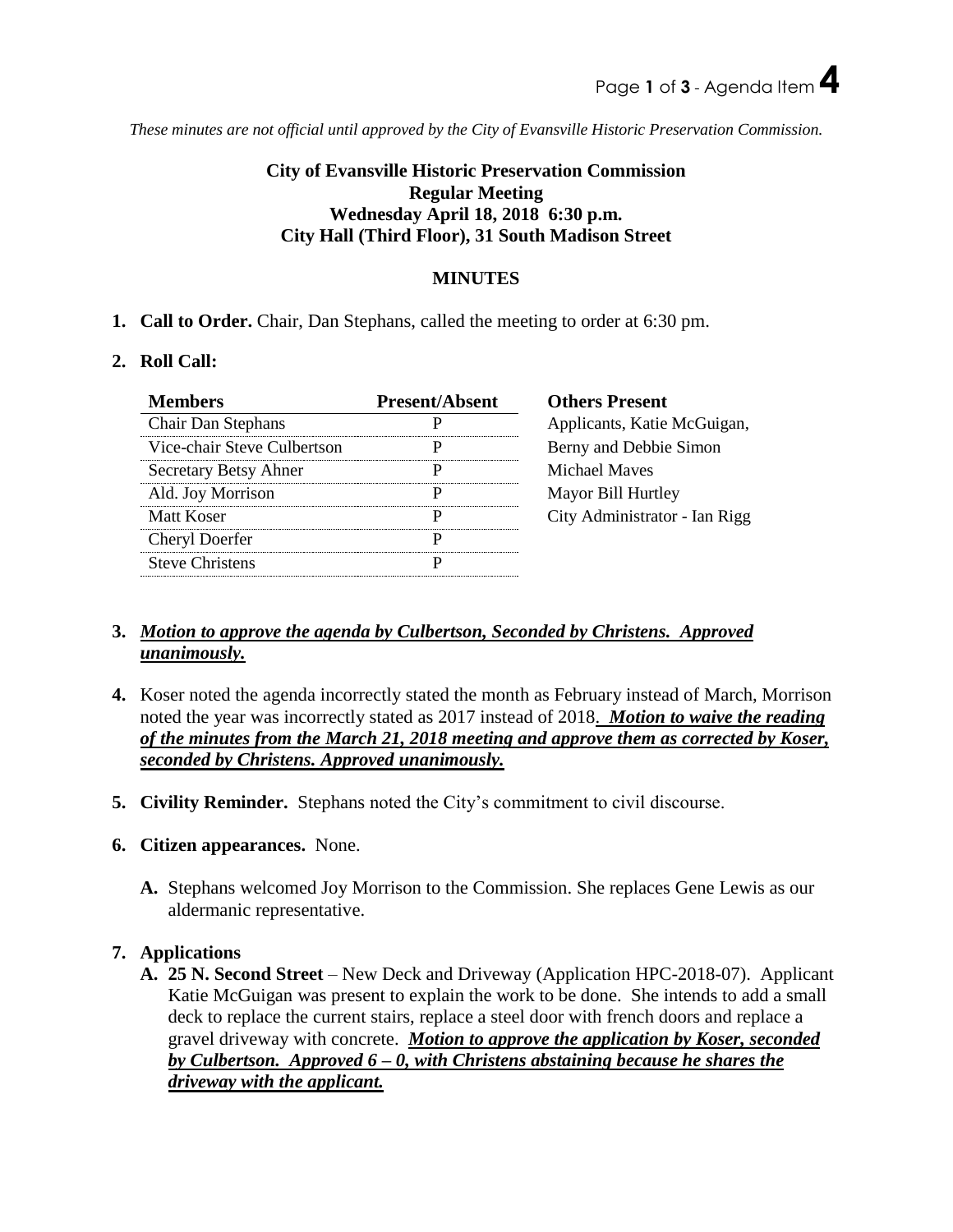*These minutes are not official until approved by the City of Evansville Historic Preservation Commission.*

## **B. 104 Garfield Ave –** Reconstruct Porch (Application HPC-2018-08). *Motion to approve the application by Doerfer, seconded by Koser. Unanimously approved.*

- **C. Lake Leota Park** Reconstruct Fireplace (Application HPC-2018-09). City Administrator – Ian Rigg explained the work to be done to reconstruct the fireplace in Lake Leota's upper park. No photos are available of the original but every effort will be made to match the materials and style. Morrison thought it might have been a WPA project and Koser asked if it would be helpful to have photos of similar fireplaces in Madison parks to submit to the State. Stephans has information on Madison fireplaces and will provide that to Rigg. *Motion to approve the application by Culbertson, seconded by Morrison. Unanimously approved.*
- **D. Lake Leota Park** Demolish Duck House (Application HPC-2018-10) Rigg explained the duck house is in even greater disrepair following spring flooding and it is a hazard for children who may play around it. The City is asking to demolish it and that the repair of the creek walls be considered a mitigating factor. Discussion on Commission regarding possible options to demolishing. *Motion by Stephans to deny the application as written. Motion dies for lack of second.* Morrison stated that she is concerned about safety and would like to see something done sooner rather than later. Following further discussion the applicant asked to modify the application as follows: Section 2. – Duck house in its entirety shall be removed so the foundation may be demolished and the duck house be restored on a new foundation at a later date. Section 3. – As part of mitigation for removal, continue work on the upper creek walls and work to stabilize the foundation of the second duck house. *Motion to approve the modified application by Culbertson. Second by Christens. Approved unanimously.*

Stephans stated that it is ok for the duck house segments to have scars from the move because it is old. Mayor Hurtley stated he would like to see it reconstructed. Koser added that depending on where it is stored it should be kept dry so it doesn't come out of storage in worse shape. Culbertson said it needs to be moved now before more damage occurs or someone is injured.

**E. Lake Leota Park** – Construct Fire Pit Outside "Scout House" (Application HPC-2018-11) Committee project chairs for the Scouts, Berny and Debbie Simon, were present to explain the project. They showed photos, diagrams and a sample of the stone to be used. They would like to use wooden benches so the boys can construct them. Morrison stated the Park Board heard the proposal last night and liked it. It will be a memorial in honor of David Fellows who was an Eagle Scout. Koser suggested they double check that the fire setbacks are correct. *Motion to approve the application by Culbertson. Second by Koser. Approved unanimously.*

## **8. New Business**

**A. Discussion, Feedback and Possible Approval of Lake Leota Park South Baseball Diamond Scoreboard Proposal.** Michael Maves was present to answer questions on the proposed scoreboard. Koser stated he liked Options 1 & 2 best on the open legs and that